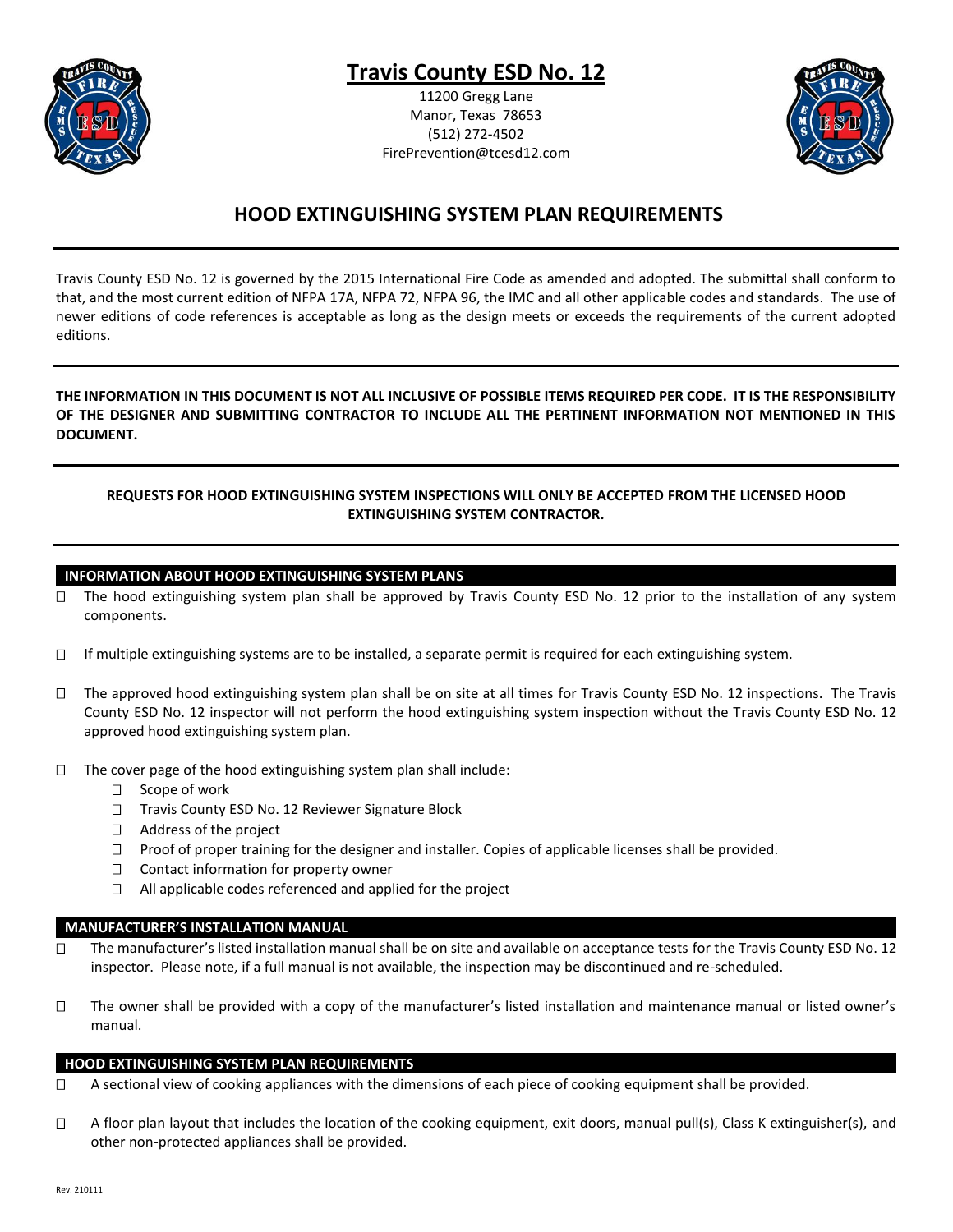- $\Box$  The size and location of any back shelf (solid/non-solid) shall be shown. If a back shelf is going to be installed, the manufacturer's detail depicting nozzle aim and placement shall be provided.
- $\Box$  A detection schematic that includes the location of each fusible link for each protected equipment, the location of the manual pull, and the length of the detection system shall be provided.
- $\Box$  The nozzle placement detail or reference to the figure number from the manufacturer's manual shall be provided.
- $\Box$  If applicable to the appliances on site, specify the following:
	- $\Box$  whether or not the fryer has a drip board
	- type of char-broiler
	- $\Box$  depth AND diameter of the wok (not the burner opening diameter)
- $\Box$  An equipment legend for each supply tank (multiple cylinders supplying the same nozzles shall be combined on legend) shall be provided. The legend shall include the type of nozzles that are connected to that tank, the tip number/identifier, the total number of flow points used, and the number of flow points allowed for that size tank.
- $\Box$  Hood, plenum, and duct dimensions shall be provided.
- $\Box$  A piping schematic that includes the equivalent pipe length calculation (if applicable), the number and type of nozzles, and the location, height, and direction of nozzle placement over each piece of cooking equipment shall be provided.

#### **HOOD EXTINGUISHING SYSTEM INSTALLATION INFORMATION**

- $\Box$  All hoods shall be secured in place by noncombustible supports per the International Mechanical Code.
- All discharge nozzles shall be provided with caps or other suitable devices to prevent the entrance of grease vapors, moisture, environmental contaminants, or other foreign materials into the piping. The protection device shall blow off, blow open or blow out upon agent discharge.
- $\Box$  All gas fueled, electrically powered and heat producing equipment located under the hood shall shut down upon activation of the extinguishing system. All sources of fuel and electric power that produce heat to all equipment protected by the system shall be shut down to all equipment protected or heat to appliances served by the common exhaust duct shall be shut down upon.
- $\Box$  Piping shall be rigidly supported to prevent movement (shall not be able to sway for cleaning). Swivel nozzles shall be rotated to a predetermined aiming point and then tightened to hold that angle.
- $\Box$  Movable cooking equipment shall be provided with a means to ensure that it is correctly positioned in relation to the appliance discharge nozzle during cooking operations.
- $\Box$  All deep-fat fryers shall be installed with at least a 16-inch space or 8-inch steel or tempered glass baffle plate between the fryer and surface flames from adjacent cooking equipment.
- $\Box$  A manual actuation device shall be located in a path of egress from the cooking area, not less than 10 feet and more than 20 feet from the hood extinguishing system**.** The manual actuation device shall clearly identify the hazard protected.
- $\Box$  Hood exhaust fans shall continue to operate after the extinguishing system has been activated.
- $\Box$  The exhaust fan serving a Type I hood shall have automatic controls that will activate the fan when any appliance that requires such Type I Hood is turned on, or a means of interlock shall be provided that will prevent operation of such appliances when the exhaust fan is not turned on.
- $\Box$  Wet chemical systems shall be provided with an audible or visual indicator to show that the system is in a ready condition or needs recharging.
- $\Box$  The system shall be pre-tested prior to Travis County ESD No. 12 inspection to determine that the system is properly installed and functions in accordance with the approved plans and the manufacturer's installation and maintenance manual. The complete technical manual shall be made available to the inspector. Please note, if a full manual is not available, the inspection may be